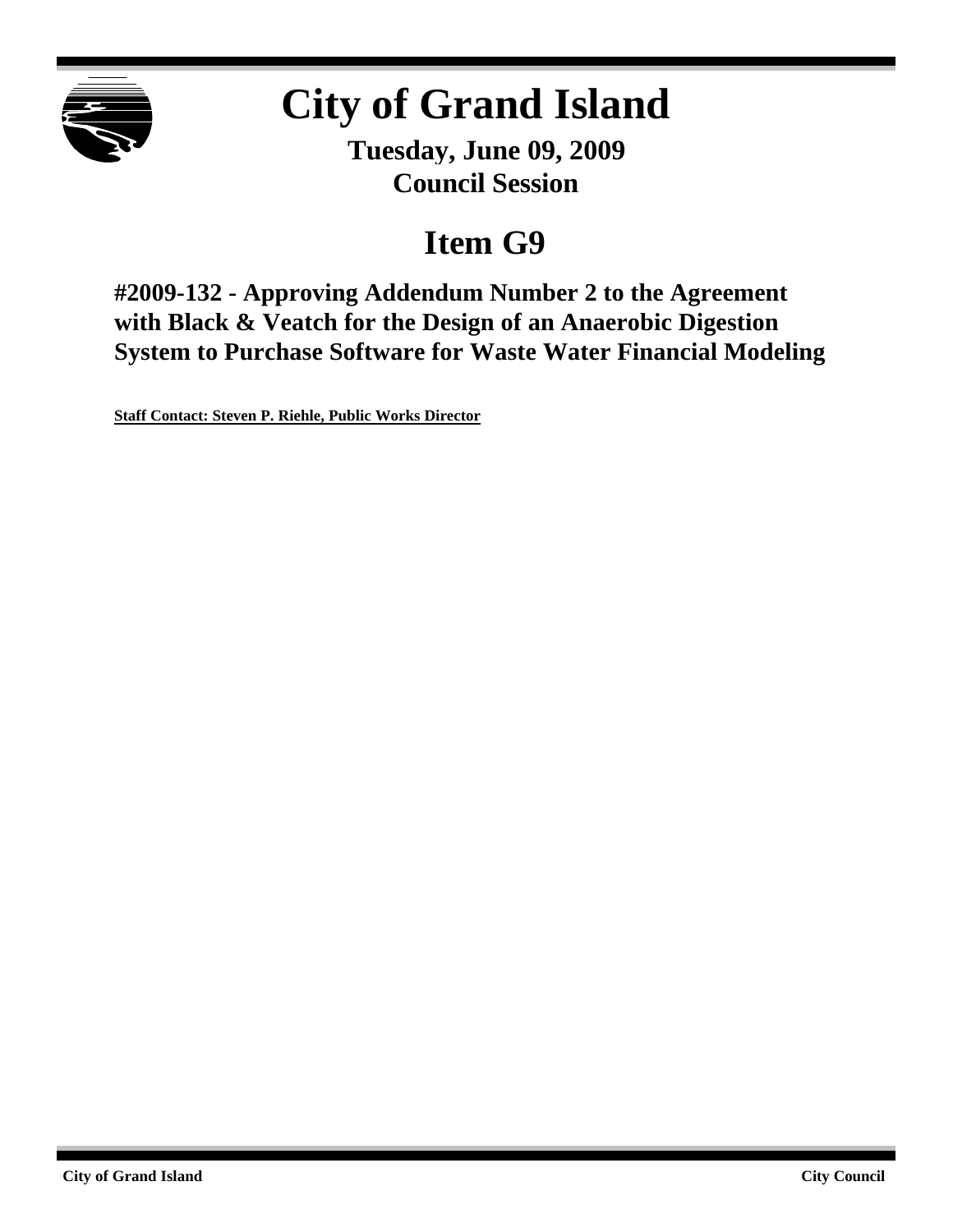## **Council Agenda Memo**

| From:                          | Steven P. Riehle, Public Works Director                                                                                                                                                  |
|--------------------------------|------------------------------------------------------------------------------------------------------------------------------------------------------------------------------------------|
| <b>Meeting:</b>                | June 9, 2009                                                                                                                                                                             |
| Subject:                       | Approving Addendum Number 2 to the Agreement with<br>Black & Veatch for the Design of an Anaerobic<br>Digestion System to Purchase Software for Waste Water<br><b>Financial Modeling</b> |
| <b>Item <math>\#</math>'s:</b> | $G-9$                                                                                                                                                                                    |
| $Presenter(s):$                | Steven P. Riehle, P.E., Director of Public Works                                                                                                                                         |

## **Background**

On August 26, 2008 by resolution number 2008-228 the City Council approved an agreement with engineering consulting firm Black & Veatch Corporation of Kansas City, Missouri using Olsson Associates of Grand Island, Nebraska as a sub-consultant. The agreement was for professional consulting engineering services associated with an anaerobic digestion system including preliminary engineering, services during construction, public awareness and a cost of services study for the digestion system.

On December 16, 2008 by resolution number 2008-359, the City Council approved amendment number 1 to the agreement. The amendment expanded the cost of services based rate study beyond the digesters to include the entire plant and collection system. The amendment also extended the timeline for the project at a cost of \$16,000 with a council presentation moved from November 2008 to March of 2009.

On May 12, 2009 by resolution number 2009-117 the city council approved addendum number 1 where the calendar days were adjusted and a notice to proceed with option 2A for the digestion system was approved.

## **Discussion**

The purpose of Addendum Number 2 with Black & Veatch is to develop spreadsheet analysis to model financial planning, cost of service, and rate design procedures for the waste water division. The work is to be performed for a total compensation of \$14,500. A copy of Addendum Number 2 is attached.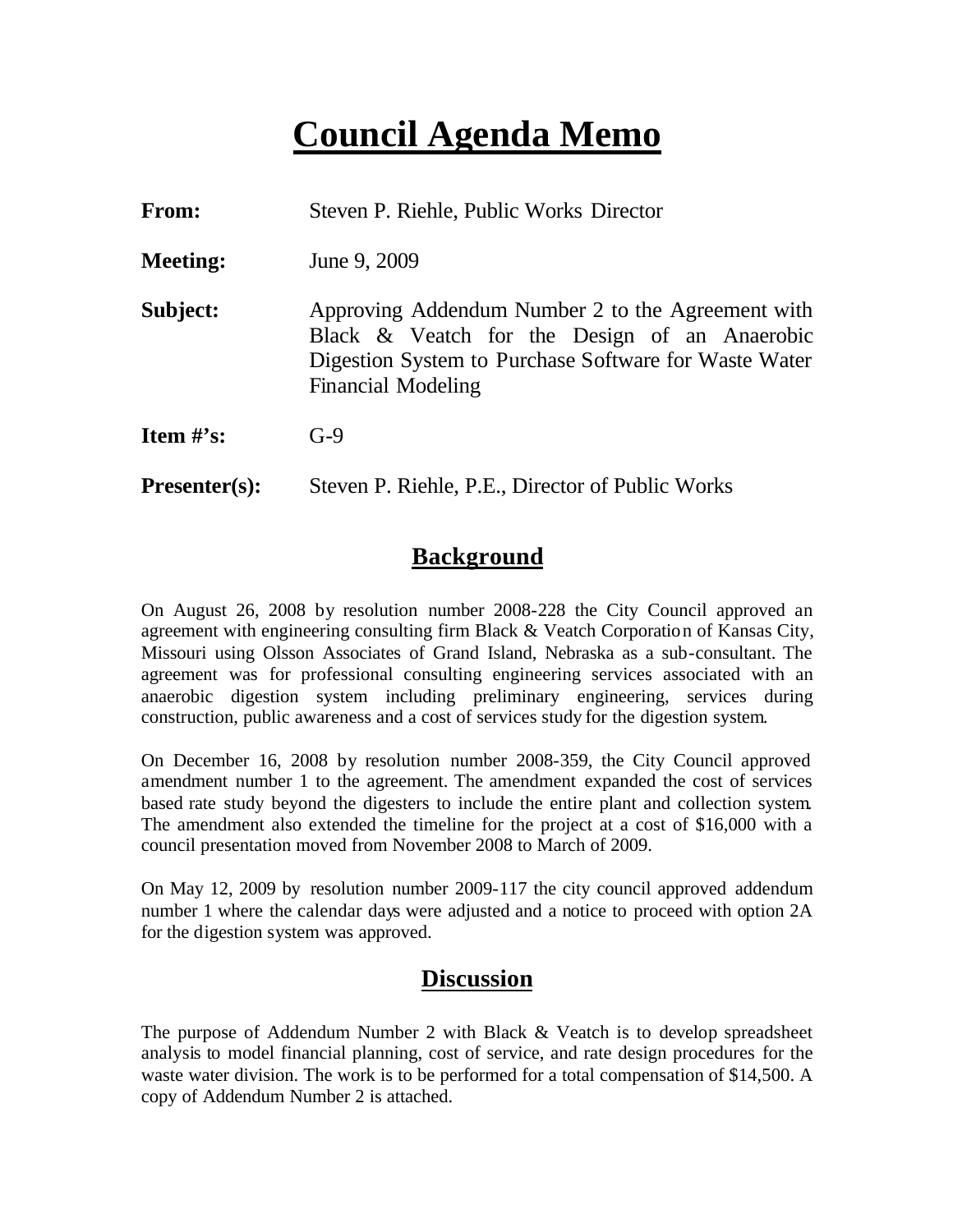The analysis will be part of a personal computer based financial planning and rate design model using Microsoft Excel 2003 spreadsheet software. Having the model in-house, to keep and use, will enable city staff to annually and even periodically revise and update the studies and projections of revenue and revenue requirements without the use of an outside consultant.

### **Alternatives**

It appears that the Council has the following alternatives concerning the issue at hand. The Council may:

- 1. Approve a resolution authorizing the Mayor to sign addendum number 2.
- 2. Refer the issue to a Committee.
- 3. Postpone the issue to a future date.
- 4. Take no action on the issue.

## **Recommendation**

Public Works Administration recommends that the Council approve a resolution authorizing the Mayor to sign an addendum number 2 to the agreement with Black & Veatch.

## **Sample Motion**

Move to approve the addendum to the agreement with Black & Veatch.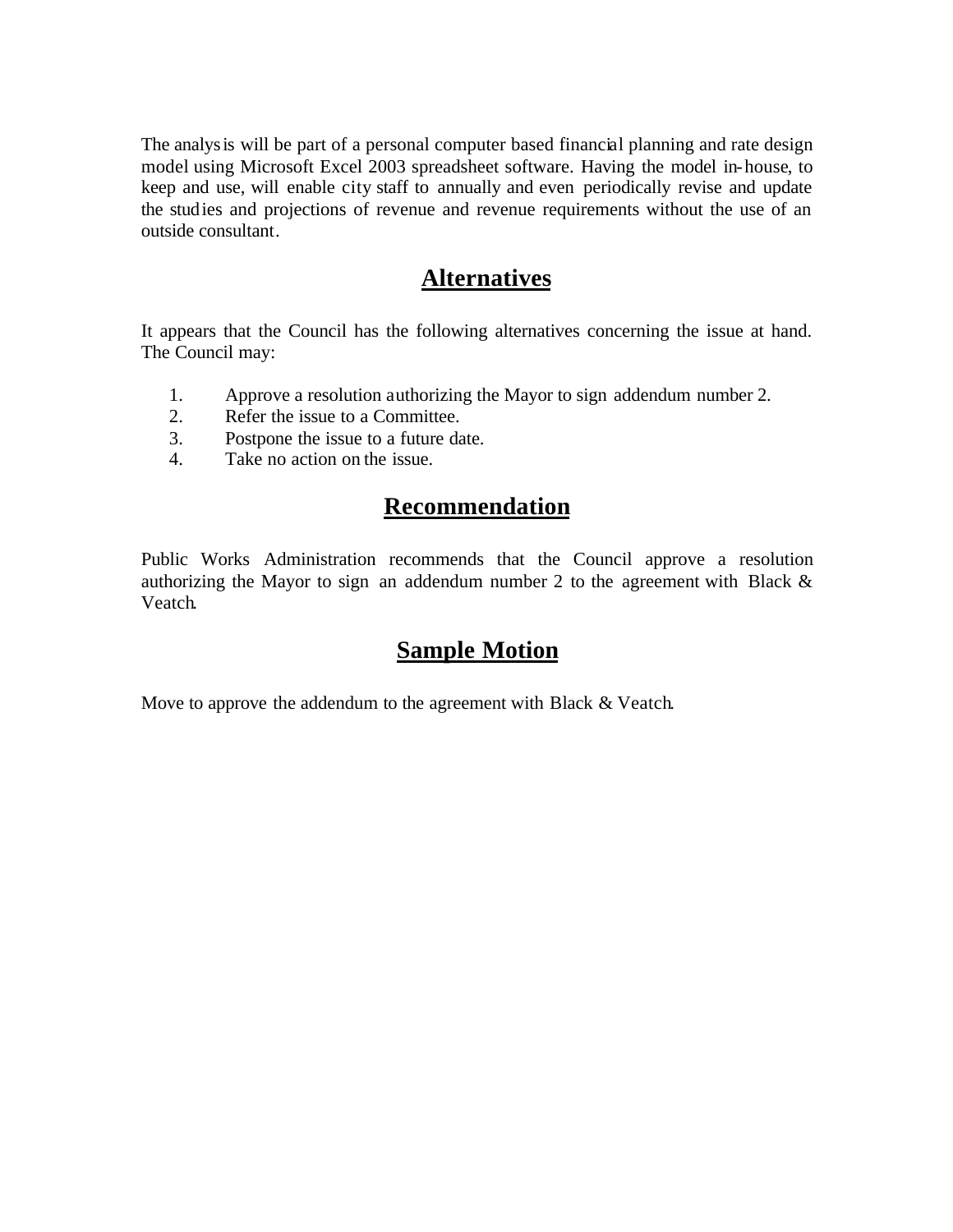#### **ADDENDUM NUMBER 2 TO AGREEMENT FOR PROFESSIONAL SERVICES FOR THE DESIGN OF AN ANAEROBIC DIGESTION SYSTEM**

#### **General Provisions**

A. **This Document Controlling.** To the extent that there are conflicting provisions between this document and the agreement between The City of Grand Island and Black & Veatch Corporation, this document controls.

B. **Modifications and Deletions.** The following provisions are deleted or modified from original agreement for Professional Services for the Design of an Anaerobic Digestion System; Dated September 23, 2008, and Amendment Number 1 for Professional Services for the Design of an Anaerobic Digestion System; Dated December 16, 2008, and as Addendum Number 1, dated May 12, 2009 as follows:

#### (i) **Attachment A; Scope of Services – Anae robic Digestion Improvements; Insert Task 7; Financial Planning and Rate Design Computer Model, as stated:**

#### **Task 7 – Financial Planning and Rate Design Computer Model**

Compensation: \$14,500

**Objective:** Develop spreadsheet analyses that model financial planning, cost of service, and rate design procedures.

#### **Subtasks:**

- 1. General: These analyses will be part of a personal computer based financial planning and rate design model that will enable CITY staff to periodically revise and update the studies and projections of revenue and revenue requirements, financial, cost of service analyses, and design of adequate rates on a routine basis. The model will be developed using Microsoft Excel 2003 spreadsheet software.
- 2. Rate Model Development. ENGINEER will develop a computer model that will include the following features:
	- a. Specifically tailored and designed to recognize the utility's unique needs, characteristics and information base, including compatibility with the utilities' budgetary and accounting systems.
	- b. Automated ability to change study periods and retain relative information so that it can conveniently be used on an annual basis by utility staff.
	- c. Flexible capital improvement program scheduling allowing for changes in costs, sources of funds, timing, and allowances for inflation.
	- d. Ability to develop financial plan cash flow alternatives for changes in customer, volume, and revenue projections; budgetary revisions; variations in timing and amounts of revenue increases; debt service structuring and different capital improvement program scenarios; and changes in other parameters.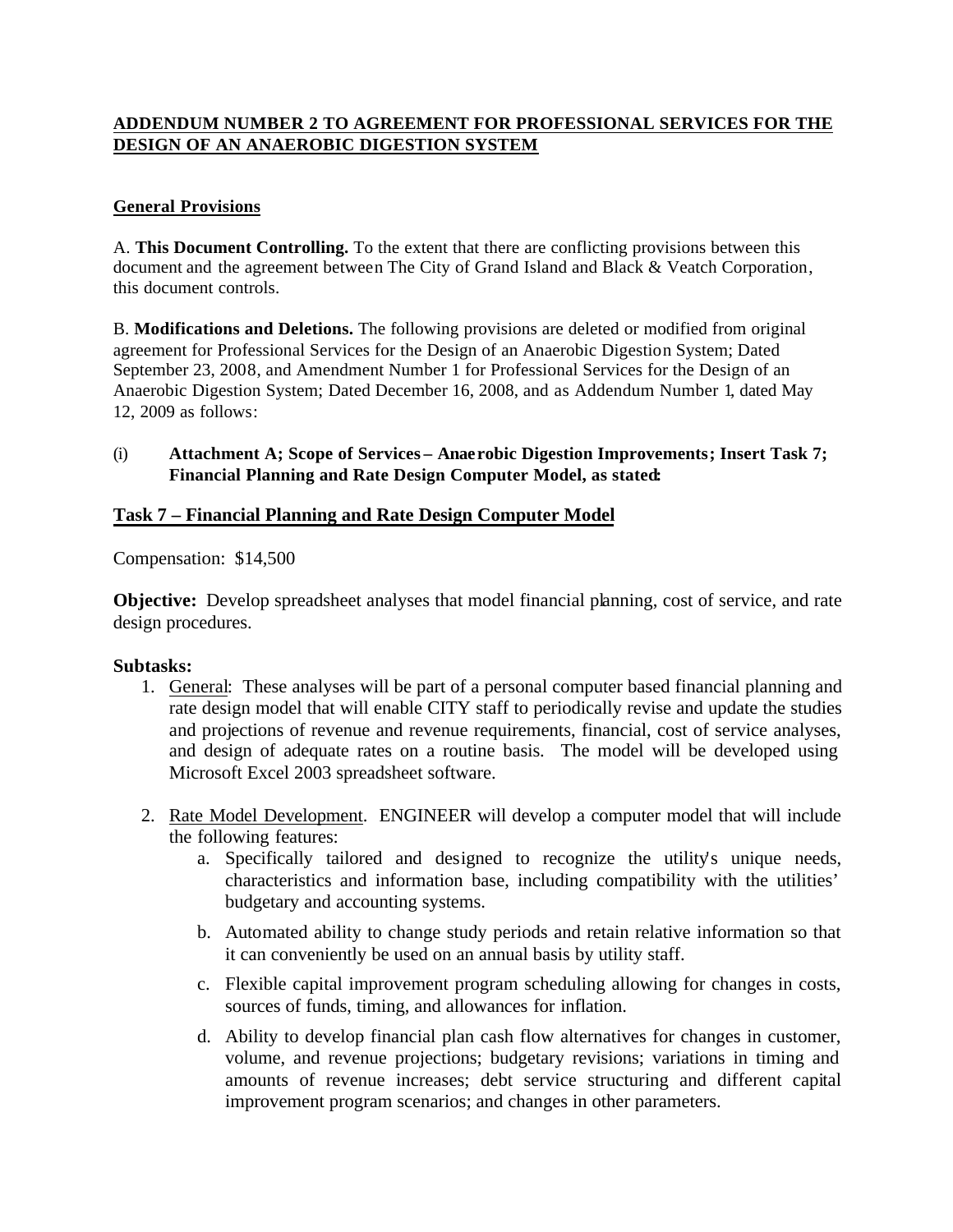- e. Ability to assess impact on cost of service allocations to user classes and utility rates of alternative management decisions.
- f. Capability to independently design and develop utility rates and charges on an annual basis, thus permitting staff to examine the phase-in needed for rate adjustments over a period of time.
- g. The model tests revenue generation by class and in total for proposed rates and indicates impacts on customers served through a typical monthly bill analysis.
- h. Extensive model documentation including pop-up user instructions, text formula calculation references with updateable page number notations, hyperlink references to supporting ranges (similar to Internet web page navigation) and page referenced ranges designed to be incorporated into a calculation manual. Such a manual allows supervisors or other interested parties to review the detailed rate design calculations without having access to the rate model.
- i. Incorporation of user friendly features, including Windows based "help" facilities, fully automated preprogrammed print and navigation menus, customized icons for specific model functions, and other features. In addition, a separate procedures manual describing all available user-friendly features will also be prepared.
- j. Capability of producing a wide variety of attractive and informative management reports with the click of a button. New report tables can easily be added to the print menu without any programming knowledge.
- k. Incorporation of advanced programming features to automate basic procedures such as initializing the rate model for a new budget year, printing, transferring data files into the rate model, setting-up screens for cash flow or other analyses, and navigating throughout the rate model.
- 3. Conduct Training Session. A full-day training session for CITY staff in the use the model will be conducted by the ENGINEER at the CITY's offices.
- 4. Support Services. Up to 16 hours of support services will be provided for the ENGINEER to answer questions and make revisions and updates as needed to the model as requested by the CITY. Support services may be in the form of telephone conversations, e-mail exchanges, or on-site visits.
- 5. Deliverables.
	- a. User Manual. Two copies of a user manual documenting all of the computer model's features and pop-up user instructions will be prepared and presented to the CITY during the training session.
	- b. Calculation Book. A book of all calculations supporting the proposed rates and report will be delivered as part of the basic computer model training session.
	- c. Computer Model. A compact disk, containing the computer model will be delivered to the CITY and use to install the model on the CITY's designated computers. This model will be capable of utilizing the proprietary add-in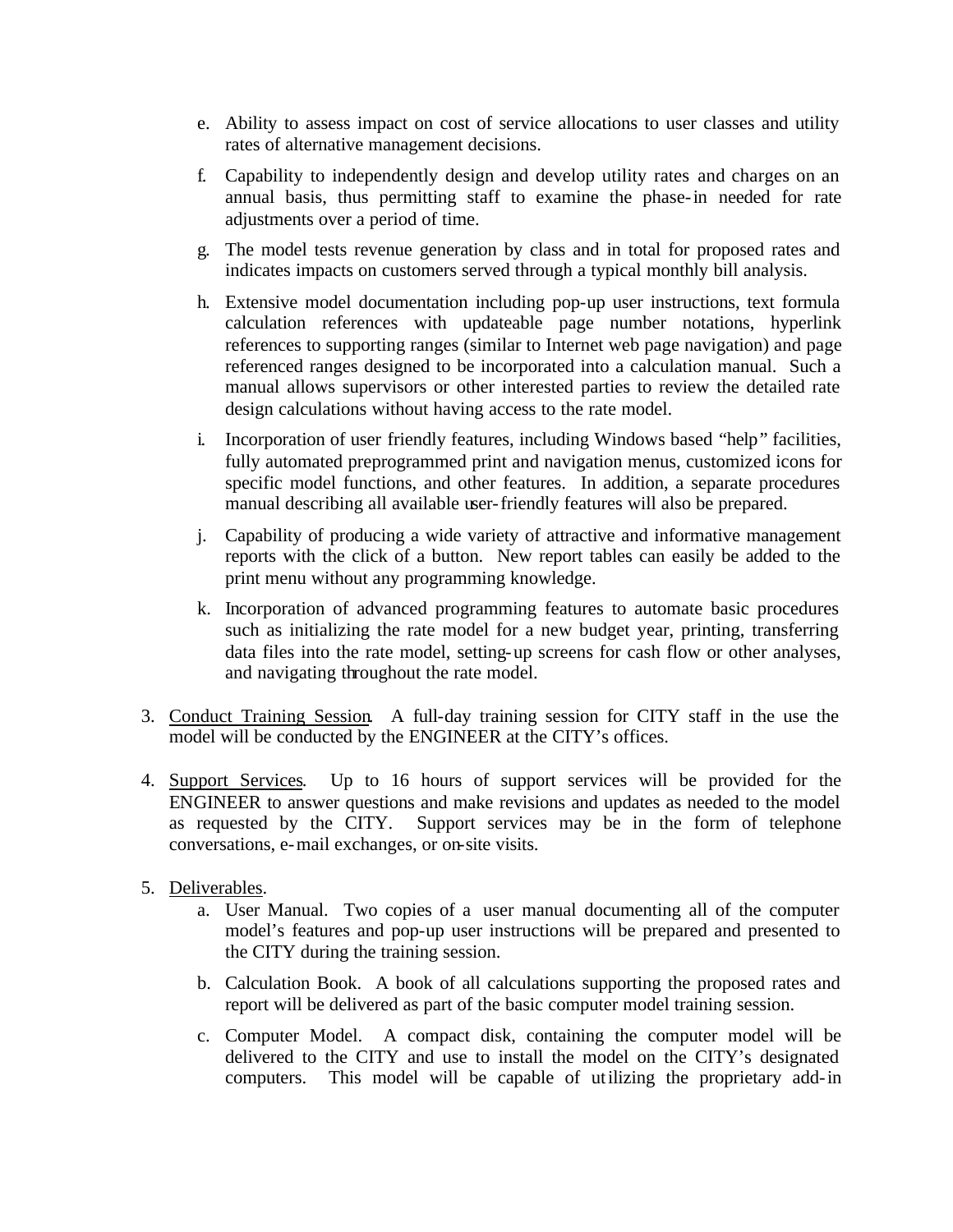developed by ENGINEER which provides user-friendly features to all of our models that are designed to be used by utility staff.

#### (ii) **Attachment B, Compensation – Anaerobic Digestion Improvements; Delete Paragraph 1 with tasks 1 through 6 and replace with:**

For services described in Attachment A, Scope of Services, an amount equal to the ENGINEER'S salary billings plus reimbursable expenses and subcontract billings. The maximum billed for these services shall not exceed Nine Hundred Thousand Dollars and no cents (900,000.00) Nine Hundred Fourteen Thousand Five Hundred Dollars (914,500.00) Nine Hundred Fifty Thousand Two Hundred Dollars (\$950,200) without further authorization. The maximum billed for each task shall not exceed the following amounts without further authorization:

Task 1 – Schematic Design Phase \$194,000 \$202,600

Task 2 – 50% Contract Document Development \$294,000 \$301,400

- Task 3 90% Contract Document Development \$286,000
- Task 4 Final Contract Documents \$76,300

Task 5 – Public Information Program \$8,100

Task 6 – Wastewater Rate Study \$41,600 \$61,300

Task 7 – Financial Planning and Rate Design Computer Model \$14,500

**IN WITNESS WHEREOF**, owner and engineer have executed this Addendum Number 2.

| City of Grand Island, Nebraska<br><b>OWNER</b>                                                                                                                                                                                                                                                                                                                                                                                                    | Black & Veatch Corporation<br><b>ENGINEER</b> |
|---------------------------------------------------------------------------------------------------------------------------------------------------------------------------------------------------------------------------------------------------------------------------------------------------------------------------------------------------------------------------------------------------------------------------------------------------|-----------------------------------------------|
|                                                                                                                                                                                                                                                                                                                                                                                                                                                   |                                               |
| Name: <u>Margaret Hornady</u>                                                                                                                                                                                                                                                                                                                                                                                                                     | Name: William S Stoner                        |
| Title: _Mayor_                                                                                                                                                                                                                                                                                                                                                                                                                                    | Title: Vice President                         |
| Date: $\frac{1}{\sqrt{1-\frac{1}{2}} \cdot \frac{1}{2} \cdot \frac{1}{2} \cdot \frac{1}{2} \cdot \frac{1}{2} \cdot \frac{1}{2} \cdot \frac{1}{2} \cdot \frac{1}{2} \cdot \frac{1}{2} \cdot \frac{1}{2} \cdot \frac{1}{2} \cdot \frac{1}{2} \cdot \frac{1}{2} \cdot \frac{1}{2} \cdot \frac{1}{2} \cdot \frac{1}{2} \cdot \frac{1}{2} \cdot \frac{1}{2} \cdot \frac{1}{2} \cdot \frac{1}{2} \cdot \frac{1}{2} \cdot \frac{1}{2} \cdot \frac{1}{2}$ |                                               |
|                                                                                                                                                                                                                                                                                                                                                                                                                                                   |                                               |

Attest:

RaNae Edwards, City Clerk

\_\_\_\_\_\_\_\_\_\_\_\_\_\_\_\_\_\_\_\_\_\_\_\_\_

Approved as to Form \_\_\_\_\_\_\_\_\_\_ May 12, 2009 City Attorney